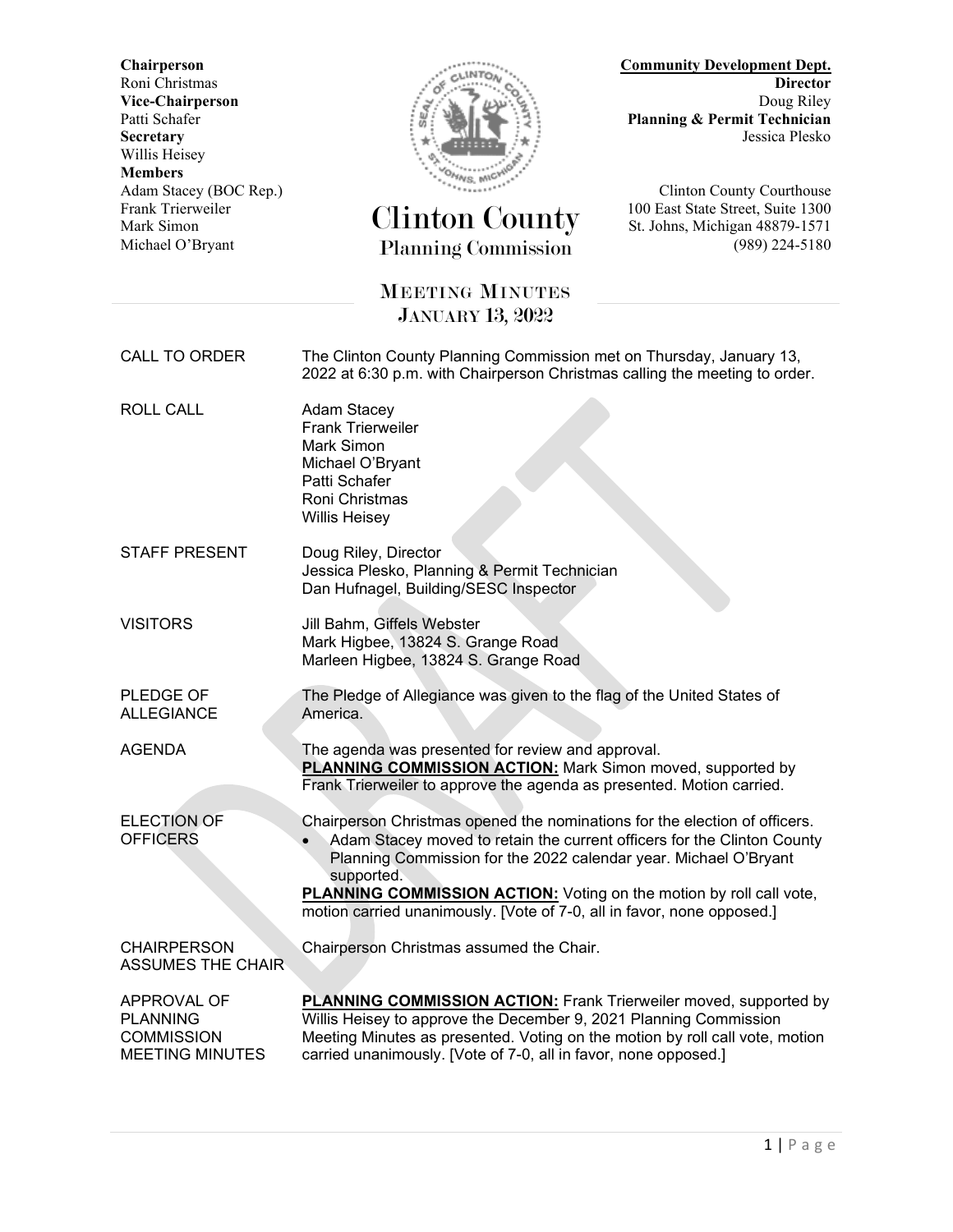| <b>COMMUNICATIONS</b><br><b>WATERTOWN</b><br>CHARTER TWP. -<br><b>MASTER PLAN</b> | Doug Riley, Director presented the Watertown Charter Township Master<br>Plan Update notice.                                                                                                                                                                                                                                                                                                                                                                                                                                                                                                                                                                                                                                                                                                                                                                                                                                                                                                                                                                                                                                                                                                                                                                                                                                                                                                                                                                                                                                                                                                                                                                                                                                                                                                                                                                                                                                                                                                                                                                                                                                                                                                                                                                                                                                                                                                                                             |
|-----------------------------------------------------------------------------------|-----------------------------------------------------------------------------------------------------------------------------------------------------------------------------------------------------------------------------------------------------------------------------------------------------------------------------------------------------------------------------------------------------------------------------------------------------------------------------------------------------------------------------------------------------------------------------------------------------------------------------------------------------------------------------------------------------------------------------------------------------------------------------------------------------------------------------------------------------------------------------------------------------------------------------------------------------------------------------------------------------------------------------------------------------------------------------------------------------------------------------------------------------------------------------------------------------------------------------------------------------------------------------------------------------------------------------------------------------------------------------------------------------------------------------------------------------------------------------------------------------------------------------------------------------------------------------------------------------------------------------------------------------------------------------------------------------------------------------------------------------------------------------------------------------------------------------------------------------------------------------------------------------------------------------------------------------------------------------------------------------------------------------------------------------------------------------------------------------------------------------------------------------------------------------------------------------------------------------------------------------------------------------------------------------------------------------------------------------------------------------------------------------------------------------------------|
|                                                                                   | <b>PLANNING COMMISSION ACTION:</b> Patti Schafer moved, supported by<br>Michael O'Bryant to receive the Watertown Charter Township Master Plan<br>Update notice and place on file. Voting on the motion by roll call vote, motion<br>carried unanimously. [Vote of 7-0, all in favor, none opposed.]                                                                                                                                                                                                                                                                                                                                                                                                                                                                                                                                                                                                                                                                                                                                                                                                                                                                                                                                                                                                                                                                                                                                                                                                                                                                                                                                                                                                                                                                                                                                                                                                                                                                                                                                                                                                                                                                                                                                                                                                                                                                                                                                    |
| PUBLIC COMMENTS                                                                   | Chairperson Christmas called for public comments. There were no public<br>comments.                                                                                                                                                                                                                                                                                                                                                                                                                                                                                                                                                                                                                                                                                                                                                                                                                                                                                                                                                                                                                                                                                                                                                                                                                                                                                                                                                                                                                                                                                                                                                                                                                                                                                                                                                                                                                                                                                                                                                                                                                                                                                                                                                                                                                                                                                                                                                     |
| <b>OLD BUSINESS</b>                                                               | None                                                                                                                                                                                                                                                                                                                                                                                                                                                                                                                                                                                                                                                                                                                                                                                                                                                                                                                                                                                                                                                                                                                                                                                                                                                                                                                                                                                                                                                                                                                                                                                                                                                                                                                                                                                                                                                                                                                                                                                                                                                                                                                                                                                                                                                                                                                                                                                                                                    |
| <b>NEW BUSINESS</b><br>PC-47-21 SP                                                | Chairperson Christmas announced that Frank Trierweiler is recusing<br>٠<br>himself as having a conflicting contractual relationship regarding the<br>subject property.<br>There will still be a quorum with 6 voting members.<br>$\circ$<br>Frank Trierweiler excused himself from the room for this case.<br>$\bullet$<br>Doug Riley:<br>$\bullet$<br>Reviewed PC-47-21 SP - Application for Site Plan Approval as<br>detailed in the Staff Report (which includes the site plan approval<br>criteria to be reviewed by the PC).<br>Chairperson Christmas called on Dave Paxton for questions from the<br>$\bullet$<br>Commission.<br>Dave Paxton assured Mr. & Mrs. Higbee that his business was a small,<br>$\bullet$<br>family business and would be good neighbors to them.<br>Patti Schafer questioned if the sign is proposed to be lit?<br>$\bullet$<br>Suggested moving the sign to the south side of the drive.<br>$\circ$<br>• Noted that moving the sign as suggested might be advantageous<br>for customers.<br>Dave Paxton explained that the sign is proposed to be a back-lit granite<br>٠<br>sign.<br>Stated that there will not be many customers on-site.<br>$\circ$<br>Agreed that moving the sign to the south side of the drive makes<br>$\circ$<br>sense.<br>Thanked Patti Schafer for her suggestion.<br>Patti Schafer asked for clarification on the location of the proposed<br>$\bullet$<br>facility in relation to a tree that sits on the property line (as seen on the<br>County aerial mapping program).<br>Dave Paxton indicated the relative location.<br>$\bullet$<br>Patti Schafer inquired, of the trucks expected to be traveling to and from<br>$\bullet$<br>the business, how many axels they will they have?<br>Dave Paxton explained that that the types of trucks most frequent to the<br>$\bullet$<br>site are called "pups" and are built with 2 axels in the back.<br>The "pups" used are of the smaller variety.<br>$\circ$<br>They would rarely have semis on-site.<br>$\circ$<br>Patti Schafer asked for clarification on the type of vehicle that would<br>$\bullet$<br>most frequent the site.<br>Would they be comparable to the trucks used for postal or Amazon<br>$\bullet$<br>delivery?<br>Dave Paxton confirmed.<br>$\bullet$<br>Patti Schafer noted that with the elevation in that location, they will have<br>٠<br>to consider the types of vehicles frequenting their site. |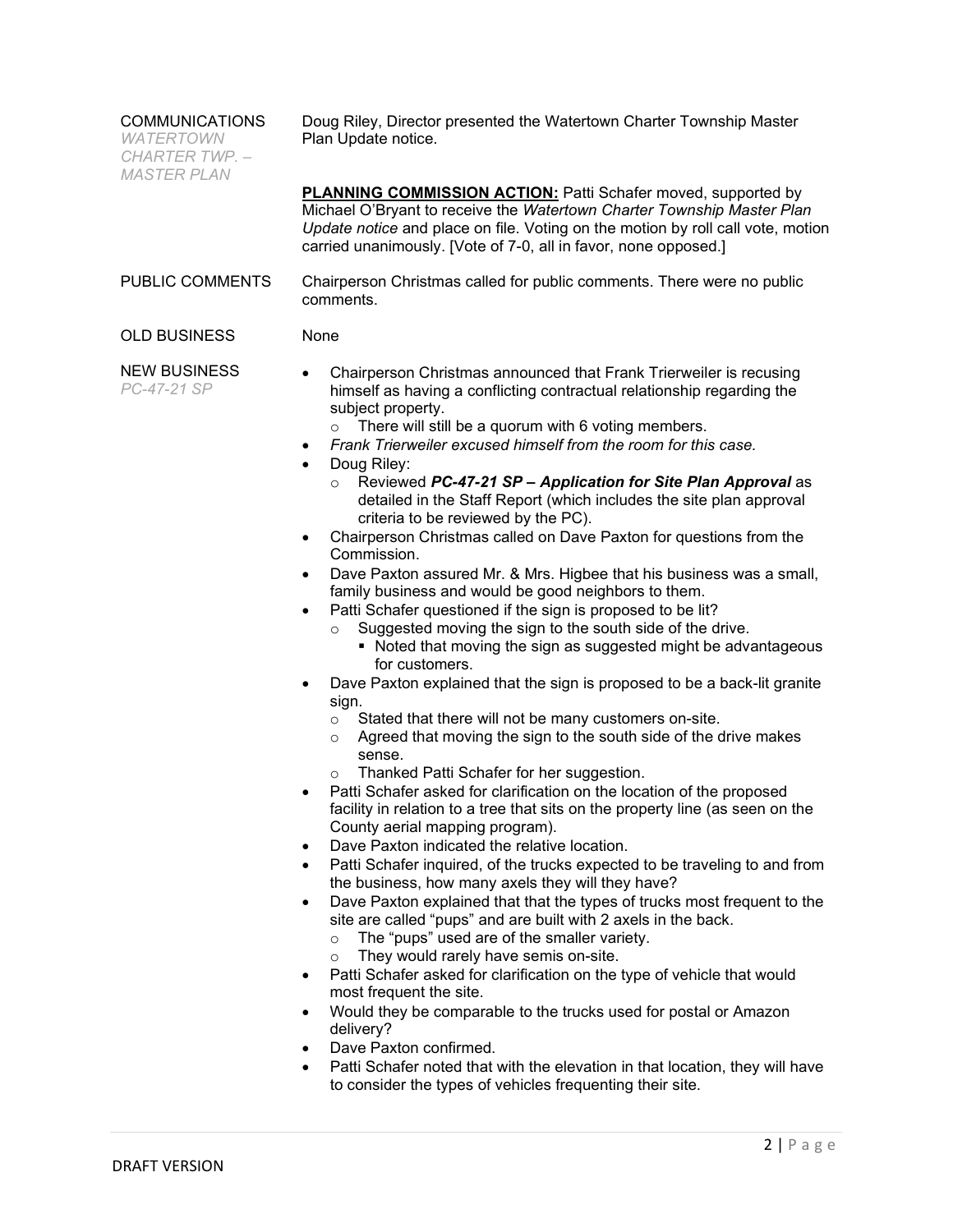- $\circ$  Commented that the speed limit (35 mph) in that area will help with safety concerns.
- Mark Simon questioned if a 53-foot vehicle would be able to maneuver on the site as proposed?
- Dave Paxton answered, although such vehicles will not be on-site often, maneuverability has been planned for.
- Patti Schafer inquired about deliveries in relation to hours of operation.
- Dave Paxton answered, most deliveries will be in the morning around 10 a.m. on Wednesdays and Fridays.
- Roni Christmas asked for any comments from the public.
- Mark Higbee asked Mr. Paxton what the hours of operation are proposed to be?
- Dave Paxon answered, 5 a.m. 11 p.m.
- Chairperson Christmas asked Mr. Higbee to address the Planning Commission.
- Mark and Marleen Higbee reviewed the letter they submitted to the Planning Commission enlisting their concerns.
- Mark Simon, noting that there will be some light associated with the business, asked Doug Riley to confirm the lighting standards.
- Doug Riley responded that the Zoning Ordinance does not require parking lot lighting.
	- $\circ$  The current plan (submitted with this application) does not include parking lot lights.
	- $\circ$  If the applicant chose to install parking lot lights in the future, the lights would have to meet height and direction standards as set forth in the Zoning Ordinance.
- Mark Simon observed that the front yard setback of the facility is proposed to be further than the Ordinance requirement.
	- o Believes this was part of a conscience effort to be mindful of impacts to neighbors.
	- o Asked for clarification regarding hours of operation/shifts in relation to noise.
- Doug Riley explained that the Zoning Ordinance allows the Planning Commission ability to set conditions of approval for hours of operation for Special Land Use Permits only.
	- o Site Plan Approvals are "by-right", however, and do not allow the Planning Commission the ability to set such conditions of approval.
	- $\circ$  Complimented Mr. and Mrs. Higbee's map displaying the drive locations (included in their letter to the Planning Commission).
		- Generally, lining up driveways is a standard practice.
		- Glad to see the drives were not directly in-line with Mr. and Mrs. Higbee's home across the road.
		- Noted that the Clinton County Road Commission reviewed the application materials as well and were in support of the proposed drive location.
	- $\circ$  Stated that, due to low land to the south, there are limitations on where buildings and drives can be constructed.
	- $\circ$  Consulted Chairperson Christmas at what rate do trees normally grow?
		- Noted that the Planning Commission often allows smaller transplants to offset cost.
		- **Example: 5- to 6-foot-tall evergreens.**
- Chairperson Christmas asked Doug Riley for clarity on the height of the proposed berm.
- Doug Riley responded that it is only a couple of feet tall.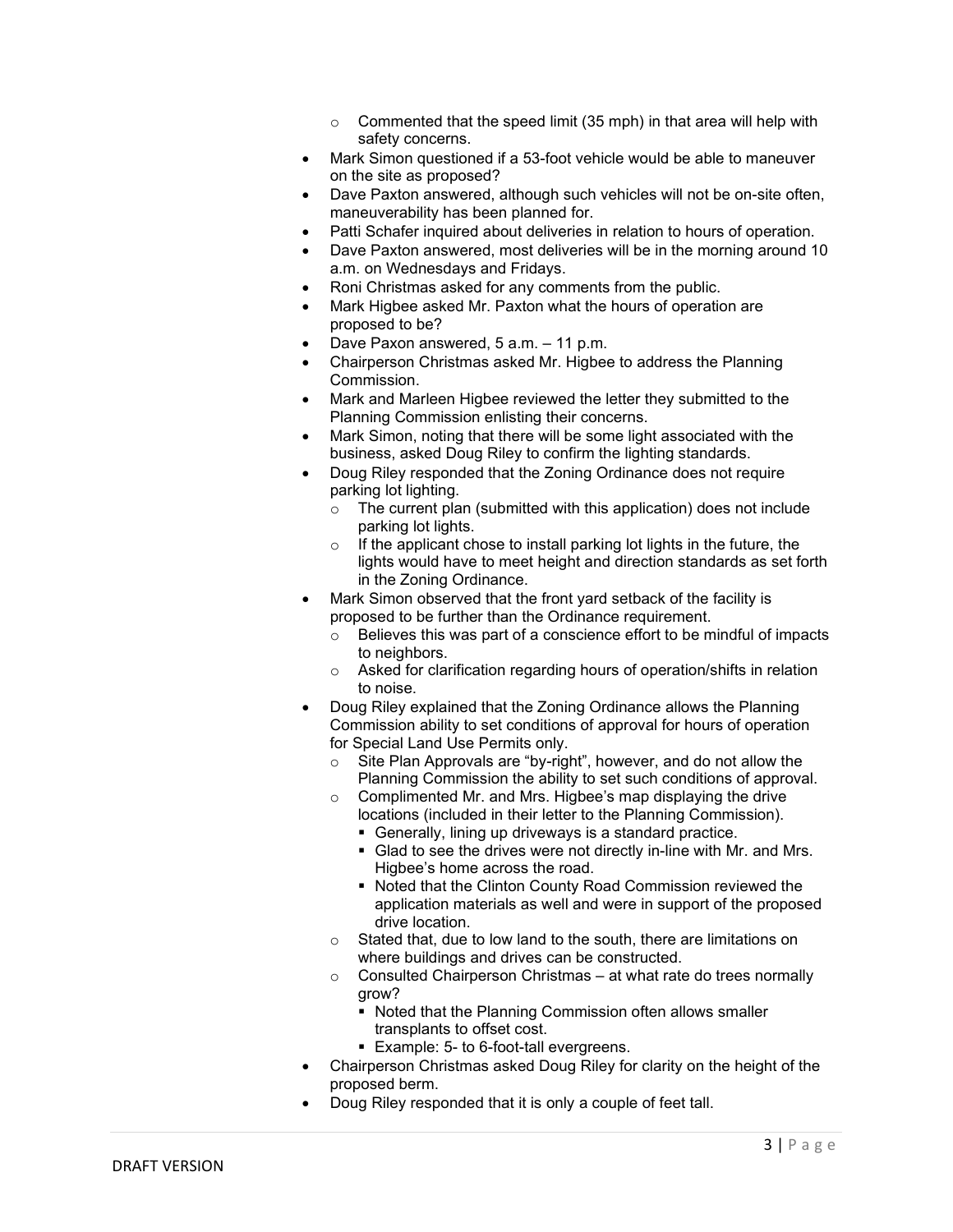- Chairperson Christmas stated that if the trees were located on top of the berm, that would give them height automatically.
	- o Noted that sugar maples grow quickly, whereas evergreens and spruces are slower growing – maybe 6 inches per year.
- Marleen Higbee asked if the berm could be higher?
- Doug Riley stated that the Planning Commission does have the authority under the Zoning Ordinance to condition landscaping.
- Mark Simon inquired about the typical height of berms for similar uses.
- Doug Riley responded, generally 2-3 feet.
	- o They would generally have some vegetation (i.e., bushes, trees, etc.) on top of the berm.
	- Noted their design/purpose is usually for blocking vehicle headlights.
- Chairperson Christmas commented that large berms are generally located on the side property lines.
	- o There cannot be a large berm in the front of the property.
- Doug Riley confirmed and explained that the slope cannot exceed 3:1 for safety.
- Marleen Higbee inquired for information regarding how this approval might affect their property value.
- Patti Schafer mentioned that it is a common misconception that commercial development brings residential property values down.
- Mark Higbee questioned the appropriateness of the proposed business in the "Light Industrial" zoning designation.
- Adam Stacey confirmed that the proposed business does fit within the "Light Industrial" zoning designation category.
	- $\circ$  Paid compliments to Mr. Paxton for the quality of his site plan submittal, including the accommodations he implemented for neighboring properties.
- Marleen Higbee thanked the Planning Commission for their consideration of their concerns.
- Chairperson Christmas asked Mr. Paxton to address Mr. and Mrs. Higbee's concerns regarding noise and hours of operation.
	- o Noted: offsetting the drive and the berm with landscaping on top seem to be accommodating to a couple of Mr. and Mrs. Higbee's concerns.
- Dave Paxton:
	-
	- $\circ$  Hours of operation will be 5 a.m. 11 p.m.<br> $\circ$  The shifts will be 5 a m 12 p.m. and 1 p.r. The shifts will be 5 a.m.  $-$  12 p.m. and 1 p.m.  $-$  11 p.m.
	- $\circ$  If someone where to go to the existing shop, they wouldn't even know it was open.
	- o The Michigan Occupational Safety and Health Administration (MIOSHA) rated their noise under 120 decibels.
	- $\circ$  Most cutting is done under water.<br>  $\circ$  There are no parking lot lights cur
	- There are no parking lot lights currently proposed.
	- The proposed height of the berm is not concrete.
- Patti Schafer commented, currently in this location, there is noise from the semis traveling on the highway going 70(+) mph.
- Dave Paxton explained, for reference, MIOSHA does not require earplugs for 90 decibels.
- Patti Schafer suggested that the minimal noise from the business will not be very impactful when considering the current noise levels of the area.
- Willis Heisey asked Chairperson Christmas if there are any better landscaping options than what was proposed?
- Chairperson Christmas proposed conifers on the berm.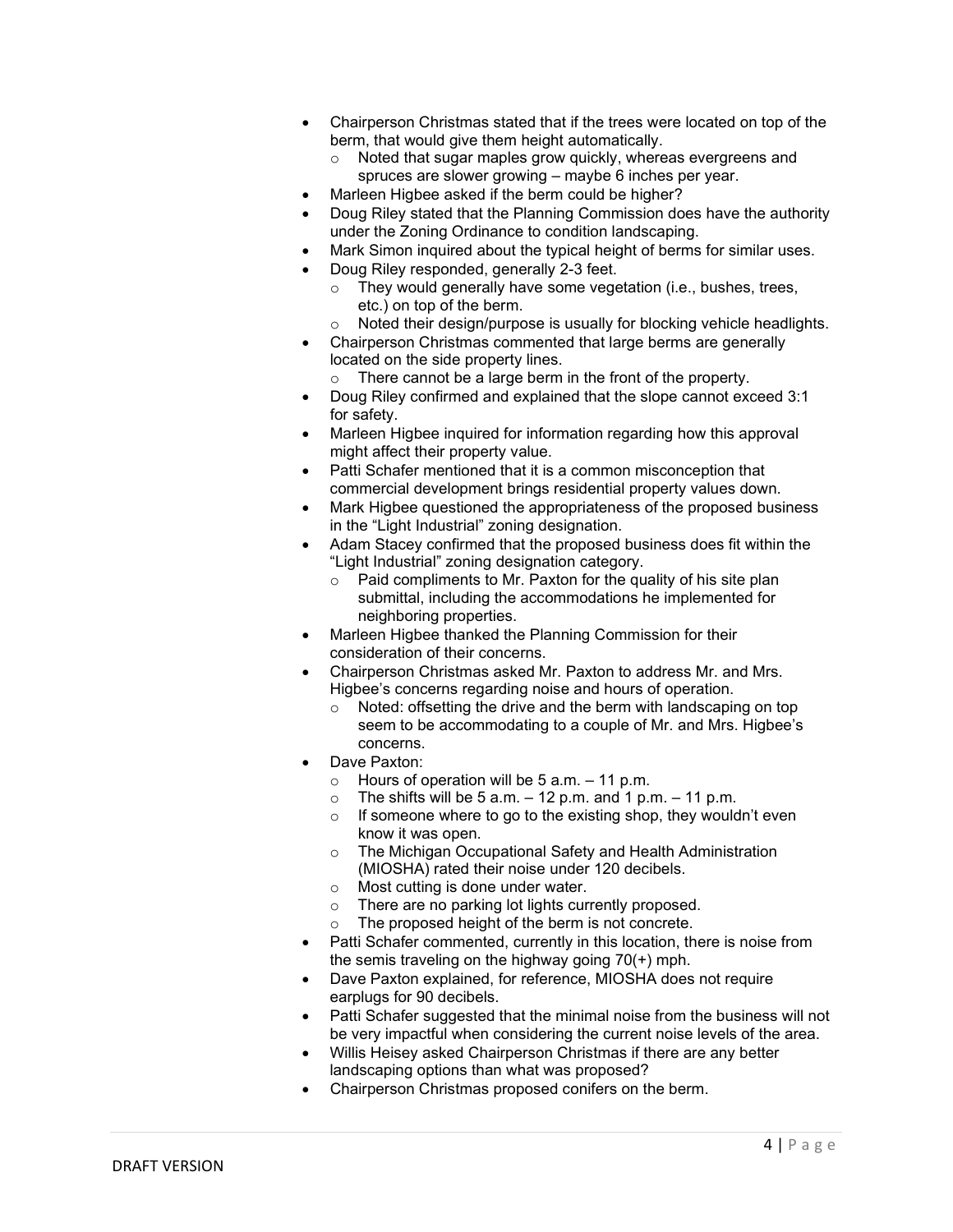- o Noted that the Planning Commission wants the landscaping to look nice and professional.
- o Recommended Mr. Paxton to talk to or visit Mr. and Mrs. Higbee so they can get a better understanding of the nature of the business.
- Patti Schafer inquired if moving the location of the sign to the south side of the drive would be a benefit to Mr. and Mrs. Higbee?
- Dave Paxton responded that he is unsure if it would benefit them, but he likes the idea in terms of placement and use purposes.
- Doug Riley agreed.
- Patti Schafer asked Doug Riley how to condition the location of the sign as discussed?
- Doug Riley responded that the Planning and Zoning Office can approve the sign administratively.
- Patti Schafer questioned if changing the placement of the sign would require the applicant to return to the Planning Commission for approval?
- Doug Riley answered that it would not as sign permits are generally under individual (separate) permitting anyhow.
- Patti Schafer noted, as the Township Supervisor of Eagle Township, that Eagle Township had not yet formally met in regards to this application.
	- o After individual review, the Board's primary concern was road safety.
		- However, the Board generally agreed that any potential concerns were properly addressed by the Clinton County Road Commission and Clinton County Drain Commission's reviews.

**PLANNING COMMISSION ACTION:** Willis Heisey moved, supported by Patti Schafer to approve *PC-47-21 SP, Paxton Products*, application for site plan approval for its new facility in Section 16 of Eagle Township based on the following reasoning and subject to the following conditions:

- Reasoning: **(1)** The standards set forth under Section 6.1 (site plan review) as referenced in the staff report have been or can be met subject to the conditions set forth below.
- Conditions: **(1)** The proposed "stone sign" located along S. Grange Road shall be setback a minimum of 15' from the road right-of-way and shall meet all dimensional requirements of Section 5.7 of the Zoning Ordinance. A permit shall be obtained from the Community Development Department prior to sign construction/placement. **(2)** The applicant shall submit the dumpster enclosure details as part of construction permitting to verify compliance with Section 5.8.L of the Zoning Ordinance which requires the enclosure to be architecturally compatible with the building. **(3)** The applicant shall submit the final lighting details as part of construction permitting to verify compliance with Section 5.6 of the Zoning Ordinance. **(4)** The applicant shall obtain final (written) approval for the grading and stormwater management plan from the Drain Commissioners Office prior to construction permitting for the project. **(5)** The applicant shall obtain final (written) approval or permits from the Mid-Michigan District Health Department for the septic and well provisions for the project prior to construction permitting for the project. **(6)** The applicant's building exterior shall include a stone or similar wainscot treatment along the front of the building facing S. Grange Road. **(7)** Any substantive change to the site plan, as determined by the Community Development Department, shall be resubmitted to the Planning Commission for their review and approval.

Voting on the motion by roll call vote, motion carried unanimously. [Vote of 6-0, all in favor, none opposed.]

OTHER BUSINESS Chairperson Christmas called on Doug Riley, Director for report.